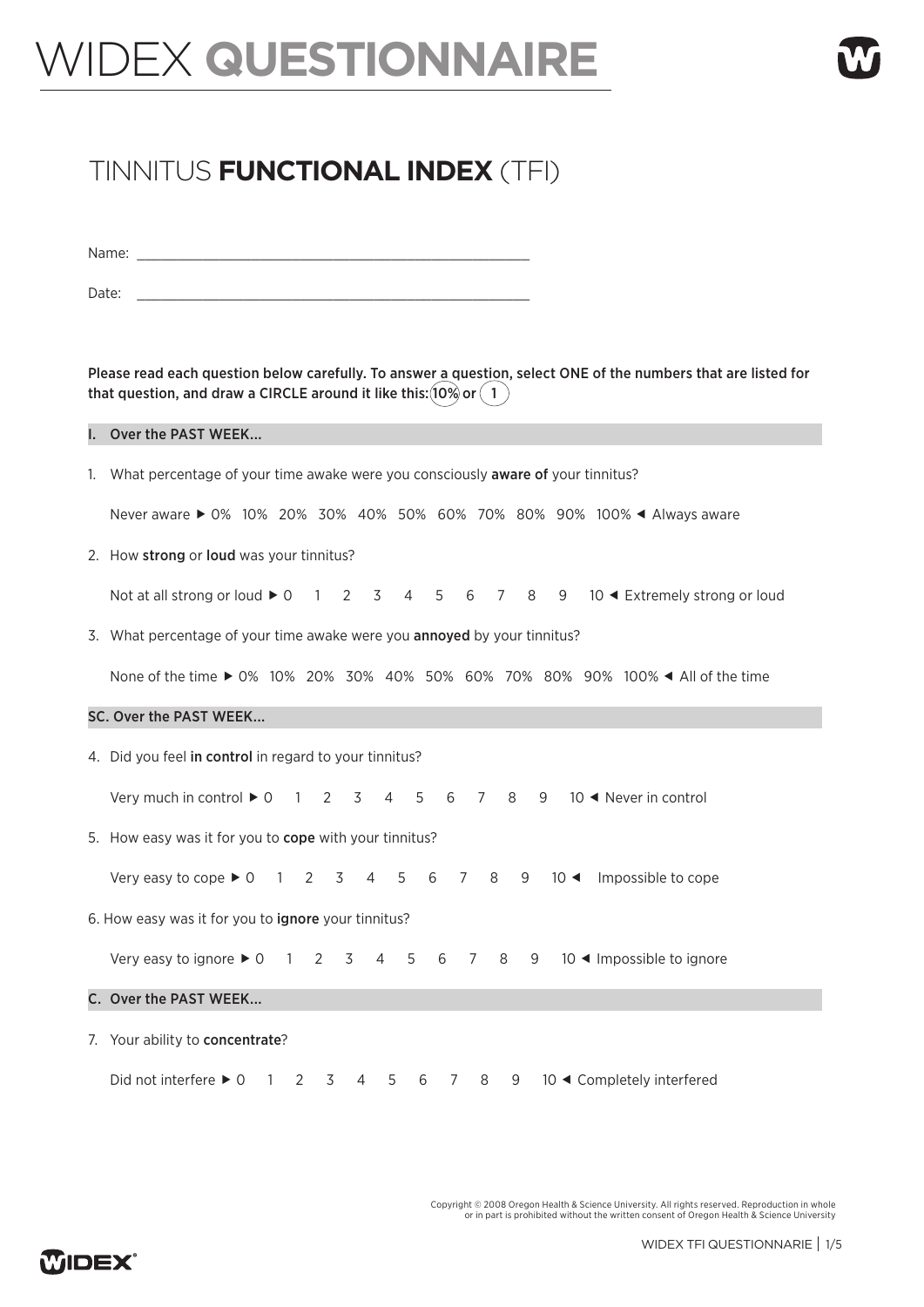|  |  |  |  |  | 8. Your ability to think clearly? |
|--|--|--|--|--|-----------------------------------|
|--|--|--|--|--|-----------------------------------|

| Did not interfere $\blacktriangleright$ 0                                                    |  | $\overline{1}$ | 2              | 3 | 4               | 5              | 6 | $7^{\circ}$ | 8 | 9 |   | 10 ◀ Completely interfered                                                                                            |  |
|----------------------------------------------------------------------------------------------|--|----------------|----------------|---|-----------------|----------------|---|-------------|---|---|---|-----------------------------------------------------------------------------------------------------------------------|--|
| 9. Your ability to focus attention on other things besides your tinnitus?                    |  |                |                |   |                 |                |   |             |   |   |   |                                                                                                                       |  |
| Did not interfere $\triangleright$ 0                                                         |  | $\overline{1}$ | 2              | 3 | 4               | 5              | 6 | 7           | 8 | 9 |   | 10 ◀ Completely interfered                                                                                            |  |
| SL. Over the PAST WEEK                                                                       |  |                |                |   |                 |                |   |             |   |   |   |                                                                                                                       |  |
| 10. How often did your tinnitus make it difficult to fall asleep or stay asleep?             |  |                |                |   |                 |                |   |             |   |   |   |                                                                                                                       |  |
| Never had difficulty $\triangleright$ 0                                                      |  |                | $1\quad 2$     |   | 3               | 4              | 5 | 6           | 7 | 8 | 9 | 10 ◀ Always had difficulty                                                                                            |  |
| 11. How often did your tinnitus cause you difficulty in getting as much sleep as you needed? |  |                |                |   |                 |                |   |             |   |   |   |                                                                                                                       |  |
| Never had difficulty $\triangleright$ 0                                                      |  |                | $\overline{1}$ | 2 | 3               | 4              | 5 | 6           | 7 | 8 | 9 | 10 ◀ Always had difficulty                                                                                            |  |
|                                                                                              |  |                |                |   |                 |                |   |             |   |   |   | 12. How much of the time did your tinnitus keep you from sleeping as deeply or as peacefully as you would have liked? |  |
| None of the time $\triangleright$ 0                                                          |  | $1\quad 2$     |                | 3 | 4               | 5              | 6 | 7           | 8 | 9 |   | 10 ◀ All of the time                                                                                                  |  |
| A. Over the PAST WEEK, how much has your tinnitus interfered with                            |  |                |                |   |                 |                |   |             |   |   |   |                                                                                                                       |  |
| 13. Your ability to hear clearly?                                                            |  |                |                |   |                 |                |   |             |   |   |   |                                                                                                                       |  |
| Did not interfere $\triangleright$ 0 1 2                                                     |  |                |                | 3 | 4               | 5 <sub>5</sub> | 6 | 7 8         |   | 9 |   | 10 ◀ Completely interfered                                                                                            |  |
| 14. Your ability to understand people who are talking?                                       |  |                |                |   |                 |                |   |             |   |   |   |                                                                                                                       |  |
| Did not interfere $\blacktriangleright$ 0                                                    |  | $\overline{1}$ | 2              | 3 | 4               | 5              | 6 | 7           | 8 | 9 |   | 10 ◀ Completely interfered                                                                                            |  |
| 15. Your ability to follow conversations in a group or at meetings?                          |  |                |                |   |                 |                |   |             |   |   |   |                                                                                                                       |  |
| Did not interfere $\blacktriangleright$ 0                                                    |  | - 1            | 2              | 3 | 4               | 5              | 6 | 7           | 8 | 9 |   | 10 ◀ Completely interfered                                                                                            |  |
|                                                                                              |  |                |                |   |                 |                |   |             |   |   |   |                                                                                                                       |  |
| R. Over the PAST WEEK, how much has your tinnitus interfered with                            |  |                |                |   |                 |                |   |             |   |   |   |                                                                                                                       |  |
| 16. Your quiet resting activities?                                                           |  |                |                |   |                 |                |   |             |   |   |   |                                                                                                                       |  |
| Did not interfere $\blacktriangleright$ 0                                                    |  | $\overline{1}$ | 2              | 3 | $4\overline{ }$ | 5              |   | 6 7         | 8 | 9 |   | 10 ◀ Completely interfered                                                                                            |  |
| 17. Your ability to relax?                                                                   |  |                |                |   |                 |                |   |             |   |   |   |                                                                                                                       |  |
| Did not interfere $\blacktriangleright$ 0                                                    |  | $\overline{1}$ | $\overline{2}$ | 3 | 4               | 5              | 6 | 7           | 8 | 9 |   | 10 ◀ Completely interfered                                                                                            |  |
| 18. Your ability to enjoy "peace and quiet"?                                                 |  |                |                |   |                 |                |   |             |   |   |   |                                                                                                                       |  |
| Did not interfere $\triangleright$ 0 1                                                       |  |                | 2              | 3 | 4               | 5              | 6 | 7           | 8 | 9 |   | 10 ◀ Completely interfered                                                                                            |  |

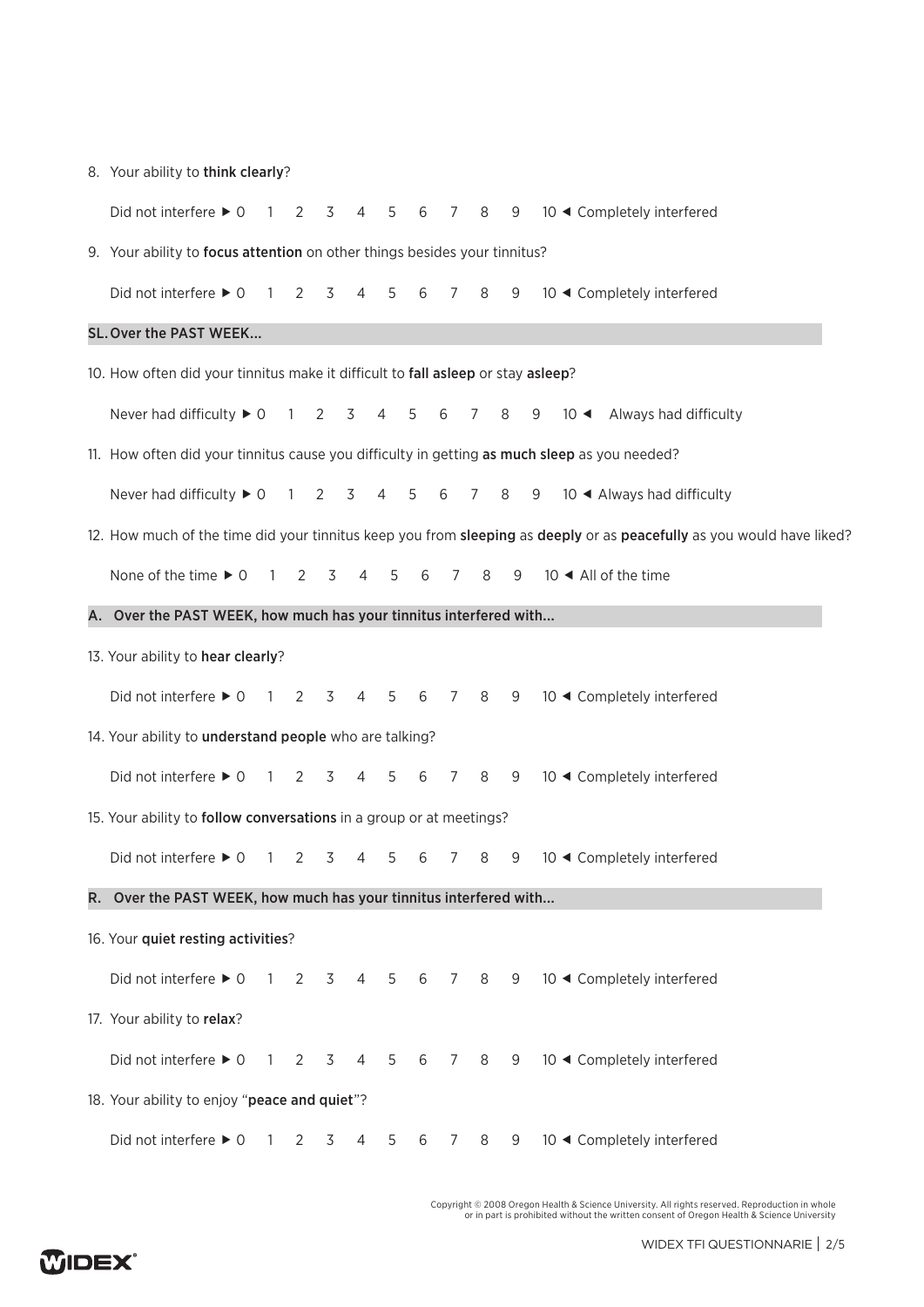|                                                                                                                                                                               | Q. Over the PAST WEEK, how much has your tinnitus interfered with                                                                                                       |  |  |  |  |  |  |  |
|-------------------------------------------------------------------------------------------------------------------------------------------------------------------------------|-------------------------------------------------------------------------------------------------------------------------------------------------------------------------|--|--|--|--|--|--|--|
|                                                                                                                                                                               | 19. Your enjoyment of social activities?                                                                                                                                |  |  |  |  |  |  |  |
|                                                                                                                                                                               | Did not interfere $\blacktriangleright$ 0<br>3<br>$\overline{4}$<br>5 6<br>$7\overline{ }$<br>8<br>9<br>10 ◀ Completely interfered<br>$\mathbf{1}$<br>2                 |  |  |  |  |  |  |  |
| 20. Your enjoyment of life?                                                                                                                                                   |                                                                                                                                                                         |  |  |  |  |  |  |  |
|                                                                                                                                                                               | Did not interfere $\blacktriangleright$ 0<br>2<br>3<br>$\overline{4}$<br>5<br>6<br>8<br>9<br>10 ◀ Completely interfered<br>7<br>1                                       |  |  |  |  |  |  |  |
|                                                                                                                                                                               | 21. Your relationships with family, friends and other people?                                                                                                           |  |  |  |  |  |  |  |
|                                                                                                                                                                               | Did not interfere $\blacktriangleright$ 0<br>10 ◀ Completely interfered<br>2<br>3<br>$\overline{4}$<br>5<br>6<br>8<br>9<br>1<br>7                                       |  |  |  |  |  |  |  |
| 22. How often did your tinnitus cause you to have difficulty performing your work or other tasks, such as home<br>maintenance, school work, or caring for children or others? |                                                                                                                                                                         |  |  |  |  |  |  |  |
|                                                                                                                                                                               | Never had difficulty $\triangleright$ 0<br>5<br>6<br>10 ◀ Always had difficulty<br>$\overline{1}$<br>2<br>3<br>$\overline{4}$<br>$\overline{7}$<br>8<br>9               |  |  |  |  |  |  |  |
|                                                                                                                                                                               | E. Over the PAST WEEK                                                                                                                                                   |  |  |  |  |  |  |  |
| 23. How anxious or worried has your tinnitus made you feel?                                                                                                                   |                                                                                                                                                                         |  |  |  |  |  |  |  |
|                                                                                                                                                                               | Not at all anxious or worried $\triangleright$ 0<br>2<br>3<br>$\overline{4}$<br>5<br>8<br>10 ◀ Extremely anxious or worried<br>$\overline{1}$<br>6<br>7<br>9            |  |  |  |  |  |  |  |
|                                                                                                                                                                               | 24. How bothered or upset have you been because of your tinnitus?                                                                                                       |  |  |  |  |  |  |  |
|                                                                                                                                                                               | Not at all bothered or upset $\triangleright$ 0<br>3<br>$\overline{4}$<br>5<br>6<br>$\overline{7}$<br>8<br>10 ◀ Extremely bothered or upset<br>$\overline{1}$<br>2<br>9 |  |  |  |  |  |  |  |
|                                                                                                                                                                               | 25. How depressed were you because of your tinnitus?                                                                                                                    |  |  |  |  |  |  |  |
|                                                                                                                                                                               | Not at all depressed $\triangleright$ 0<br>10 ◀ Extremely depressed<br>3<br>8<br>2<br>4<br>5<br>6<br>7<br>9<br>1                                                        |  |  |  |  |  |  |  |

References

Meikle, M.B., Henry, J.A., Griest, S.E., Stewart, B.J., Abrams, H.B., McArdle, R., Myers, P.J., Newman, C.W., Sandridge, S., Turk, D.C., Folmer, R.L., Frederick, E.J., House, J.W., Jacobson, G.P., Kinney, S.E., Martin, W.H., Nagler, S.M., Reich, G.E., Searchfield, G., Sweetow, R., & Vernon, J.A. (2012). The Tinnitus Functional Index: Development of a New Clinical Measure for Chronic, Intrusive Tinnitus. Ear Hear., 32(2), 153-76

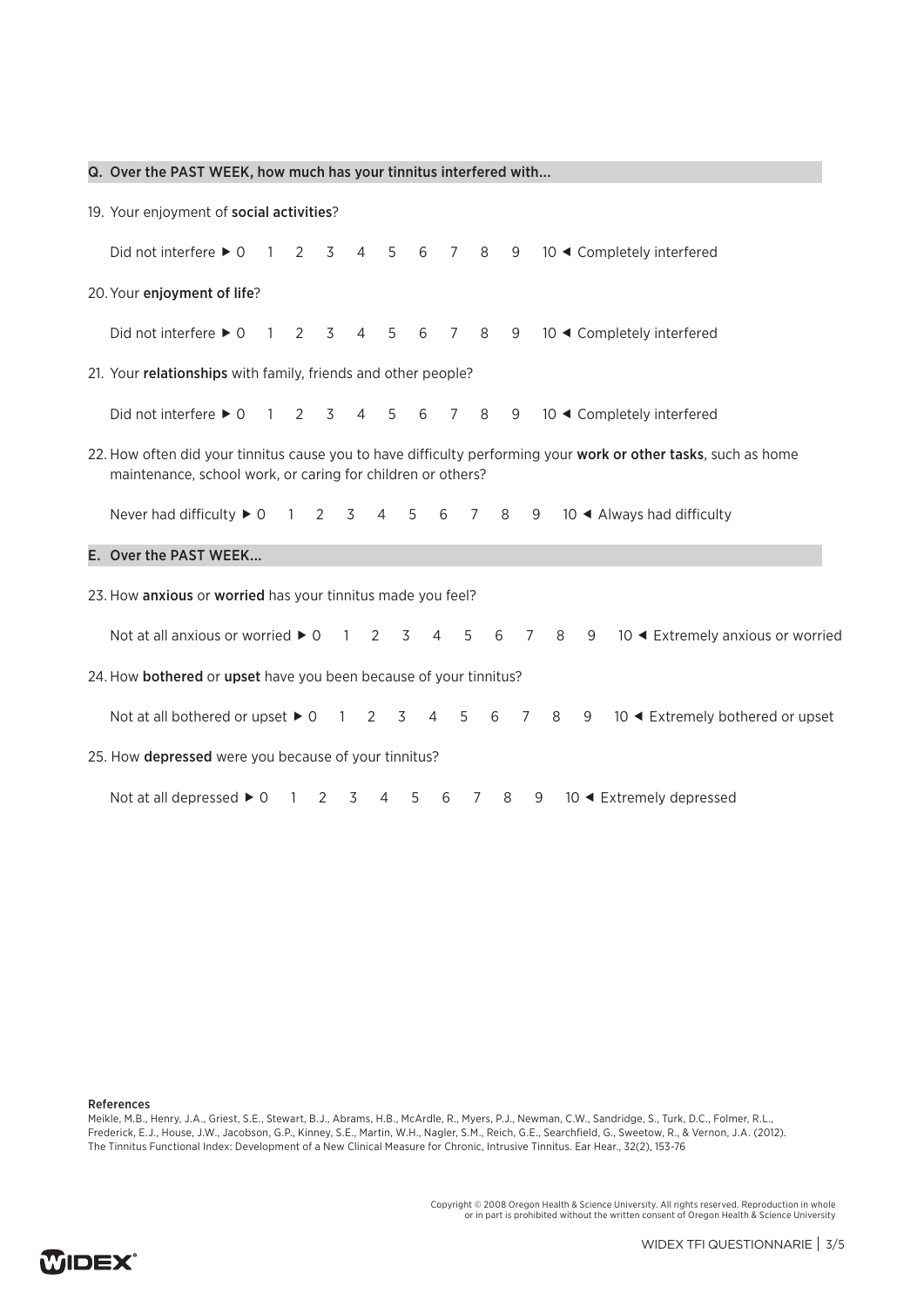# **INSTRUCTIONS** FOR **SCORING** THE TINNITUS FUNCTIONAL INDEX (**TFI**)

### 1. Preparation for scoring:

- A. Two items to be transformed: Items #1 and #3 require a simple transformation from a percentage scale to a 0-10 scale, achieved by dividing the values circled by the respondent by 10. The examiner should write the transformed value in the margin beside the relevant item, preferably using ink of a different color than that used by the respondent.
- B. Ambiguous items: Because respondents differ in regard to how clearly they circle or mark their answers on the 0-10 scale for each item, the examiner should review every item to resolve any ambiguities. It is helpful if examiners note their decision about each answer in the margin beside the given item, using the differently-colored ink. Some commonly-occurring ambiguities and how to handle them are as follows:
- (1) More than one value marked on the 0-10 scale for a given item—Typically done by respondents whose tinnitus undergoes large variations over time. The clinic or the examiner should settle on a consistent procedure for all such responses, such as (a) averaging the multiple values indicated for a given item, or (b) marking the item "cannot code", thus removing that item from consideration in the overall TFI score. (The latter choice reduces the information available for calculating the respondent's overall score, and may be desirable only in extremely variable cases where the respondent's reliability is questionable.)
- (2) Respondent marks a value between the 0-10 values on the item scale— Again, the clinic or the examiner should settle on a consistent procedure for handling all such ambiguous responses in the same way, such as (a) noting a value of 3.5 in the margin, for a respondent who marked the scale between 3 and 4, or (b) collapsing the intermediate value either to the right (to 4) or to the left (to 3).
- (3) Respondent does not make any response to a given item—The clinic or examiner should decide beforehand how they will indicate missing values, and that notation (e.g. "NA" for "No Answer") should be entered in the margin. If the data will be entered into a computer database, a standard missing value such as "99" can be entered in the margin beside the relevant item. Of course, care must be taken to exclude "99" values if the examiner performs a manual calculation of the overall TFI score.
- C. Unambiguous items: To facilitate rapid scanning and summing of all valid answers to obtain the respondent's overall TFI score, all of the unambiguous values indicated by the respondent should also be noted in the margin, each such value beside its corresponding item. The examiner can then quickly generate a valid score for the overall TFI.

# 2. Calculation of overall tfi score:

- (1) Sum all valid answers from both TFI pages (maximum possible score = 250 if the respondent were to rate all 25 TFI items at the maximum value of 10).
- (2) Divide by the number of questions for which that respondent provided valid answers (yields the respondent's mean item score for all items having valid answers).
- (3) Multiply by 10 (provides that respondent's overall TFI score within 0-100 range).

CAUTION—Overall TFI score is not valid if respondent omits 7 or more items. To be valid as a measure of tinnitus severity, the respondent must answer at least 19 items (76% of items).